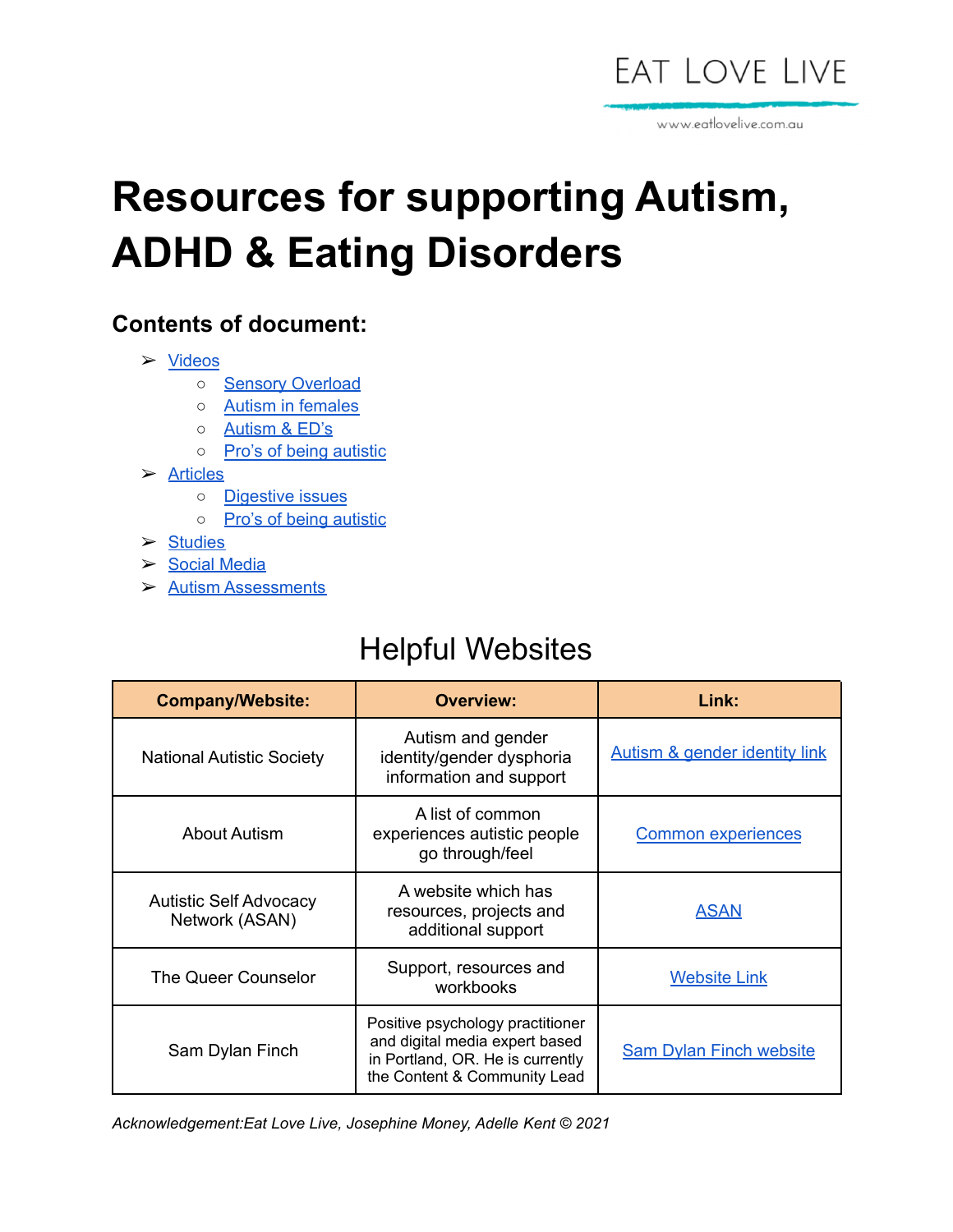

www.eatlovelive.com.au

for [Inflow](http://getinflow.io/), a science-based app that helps users manage their ADHD through psychoeducation, including cognitive-behavioral therapy and mindfulness

#### Videos:

<span id="page-1-0"></span>

| <b>Title:</b>                                                                    | Time:                              | Link:                                                        |
|----------------------------------------------------------------------------------|------------------------------------|--------------------------------------------------------------|
| Demisexuality & being<br>autistic: Is there a link?                              | 10 mins                            | Demisexuality & autism                                       |
| Autism & food issues: My<br>Experience                                           | 23 minutes                         | <b>Autism &amp; food issues</b>                              |
| Autism life hacks - 10 things<br>you should try                                  | 11 minutes                         | 10 things you should try                                     |
| <b>Welcome To The Autistic</b><br>Community                                      | 6 minutes                          | <b>Autism community</b>                                      |
| Asperger traits - Appearance<br>& personal habits                                | 12 minutes                         | <b>Asperger traits</b>                                       |
| How to tell your family you're<br>autistic                                       | 20 minutes                         | How to tell family                                           |
| Gender Dysphoria and<br>Autism Spectrum Disorder                                 | PDF of slides from<br>presentation | <b>Presentation Slides</b>                                   |
| <b>Nutrition Care for Adults with</b><br><b>ADHD and Eating Disorders</b>        | 70 minutes                         | <b>Webinar link</b><br>*Note: EDRDPro membership<br>required |
| <b>SENSORY OVERLOAD</b>                                                          |                                    |                                                              |
| Ask An Autistic: Sensory<br>Overload/ Over Stimulation<br>and How I Deal With It | 10 minutes                         | How to deal with sensory<br>overload                         |
| Autism Sensory Overload:<br>(What YOU NEED To Know)                              | 15 minutes                         | <b>Sensory overload</b>                                      |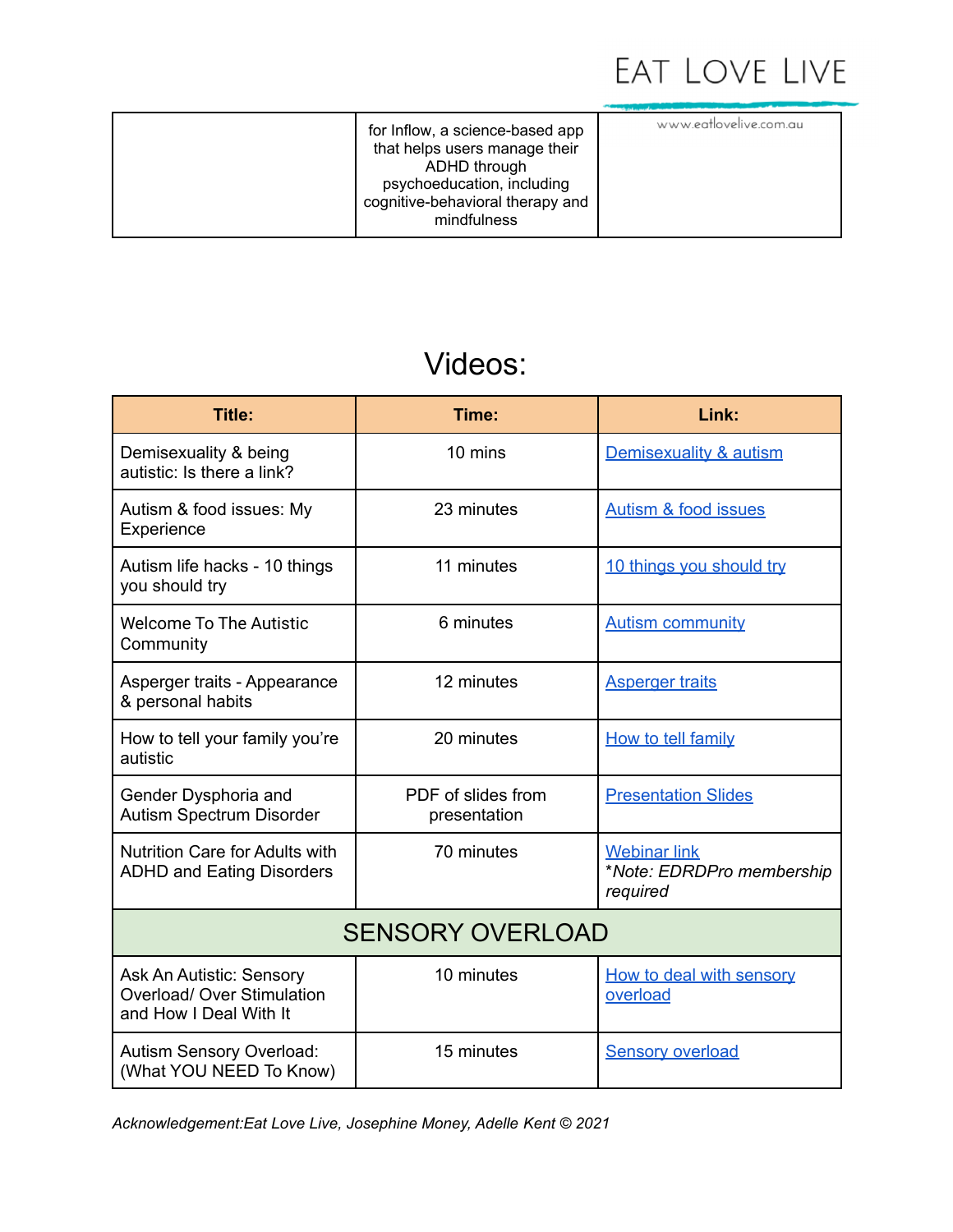<span id="page-2-0"></span>

| <b>AUTISM IN FEMALES</b>                                                                                                                |                    |                                                              |
|-----------------------------------------------------------------------------------------------------------------------------------------|--------------------|--------------------------------------------------------------|
| Autism in Females: How is it<br>Different?                                                                                              | 9 minutes          | <b>Autism in females</b>                                     |
| Autism in women/girls                                                                                                                   | 9 different videos | <b>Autism in women/girls</b>                                 |
| Autism in girls - diagnosis (5<br>things you need to know)                                                                              | 20 minutes         | <b>Autism in girls</b>                                       |
| Diagnosed with Autism at age<br>33!                                                                                                     | 20 minutes         | Diagnosed at 33                                              |
| <b>AUTISM &amp; ED'S</b>                                                                                                                |                    |                                                              |
| The Overlap Between Autism<br>, Transness, And EDS                                                                                      | 9 minutes          | The overlap                                                  |
| <b>Being Diagnosed With</b><br>Autism, ADHD, and EDS                                                                                    | 11 minutes         | Autism, ADHD & ED's                                          |
| EDS & Other Hypermobility<br>Spectrum Disorders in ASD<br>(Mothers with ED's/HSD have<br>increased risk of having<br>autistic children) | 1 hour             | <b>ED's &amp; Hypermobility</b><br><b>Spectrum Disorders</b> |
| <b>PROS OF BEING AUTISTIC</b>                                                                                                           |                    |                                                              |
| 5 reasons why I love being<br>autistic                                                                                                  | 7 minutes          | 5 reasons why i love being<br>autistic                       |
| My favourite autistic<br>characters (autistic<br>headcanon)                                                                             | 9 minutes          | <b>Favourite autistic characters</b>                         |
| The Pros And Cons of Being<br>Autistic                                                                                                  | 12 minutes         | Pros and cons                                                |

### Articles:

<span id="page-2-2"></span><span id="page-2-1"></span>

| <b>Title:</b> | Link: |
|---------------|-------|
|---------------|-------|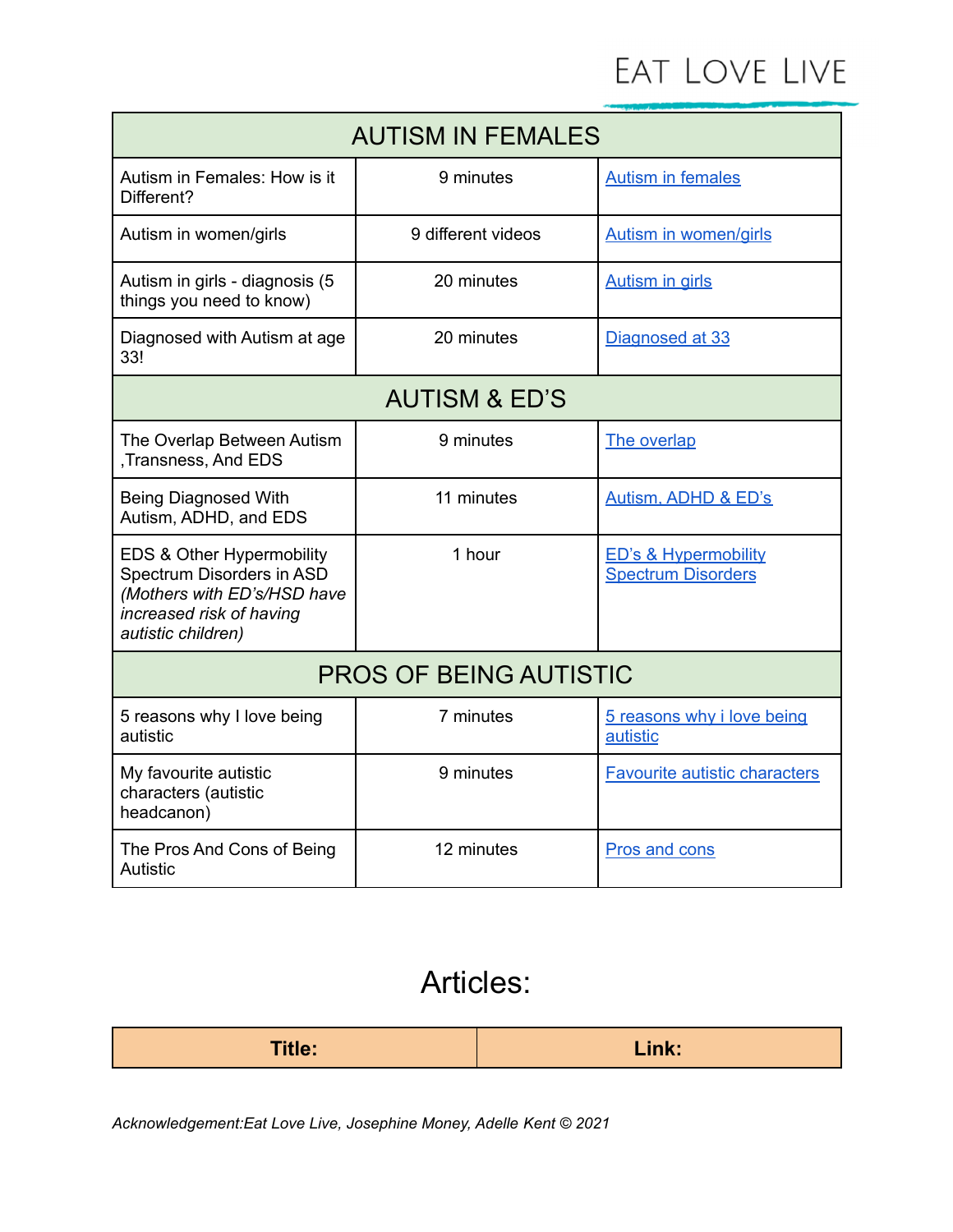<span id="page-3-0"></span>

| I was 35 when I discovered I'm on the autism<br>spectrum. Here's how it changed my life.                                                                                      | How it changed my life WWW.eatlovelive.com.au |  |
|-------------------------------------------------------------------------------------------------------------------------------------------------------------------------------|-----------------------------------------------|--|
| This Is Autism                                                                                                                                                                | This is Autism                                |  |
| Gendervague: At the Intersection of Autistic<br>and Trans Experiences                                                                                                         | Gendervague                                   |  |
| Writings by Lydia X. Z. Brown, who is an<br>activist for "intersectionality, the autistic<br>movement, racial justice, queer and trans<br>experiences, and disability rights" | <b>Writings</b>                               |  |
| Why I Fake Being 'Normal' - and Other<br>Women with Autism Do, Too                                                                                                            | Why I fake being 'normal'                     |  |
| "When I Thought of Autism, I Never Thought<br>of Someone Like Me"                                                                                                             | <b>The Mighty</b>                             |  |
| An Introduction to Neuroqueer Theory                                                                                                                                          | <b>Neuroqueer</b>                             |  |
| Provider's Guide to Managing Pica in<br><b>Children with Autism</b>                                                                                                           | Pica & autism                                 |  |
| <b>DIGESTIVE ISSUES</b>                                                                                                                                                       |                                               |  |
| Stress, not diet, likely source of GI problems<br>in children with autism                                                                                                     | <b>GI problems</b>                            |  |
| PRO'S OF BEING AUTISTIC                                                                                                                                                       |                                               |  |
| <b>Autism's Hidden Gifts</b>                                                                                                                                                  | <b>Hidden gifts</b>                           |  |
| <b>AUTISM &amp; ED'S</b>                                                                                                                                                      |                                               |  |
| What you must know about eating disorders<br>and the autism spectrum                                                                                                          | What you must know                            |  |
| The invisible link between autism and<br>anorexia                                                                                                                             | The invisible link                            |  |
| High Rates of Autistic Symptoms Found in                                                                                                                                      | <b>High rates of ED in autism</b>             |  |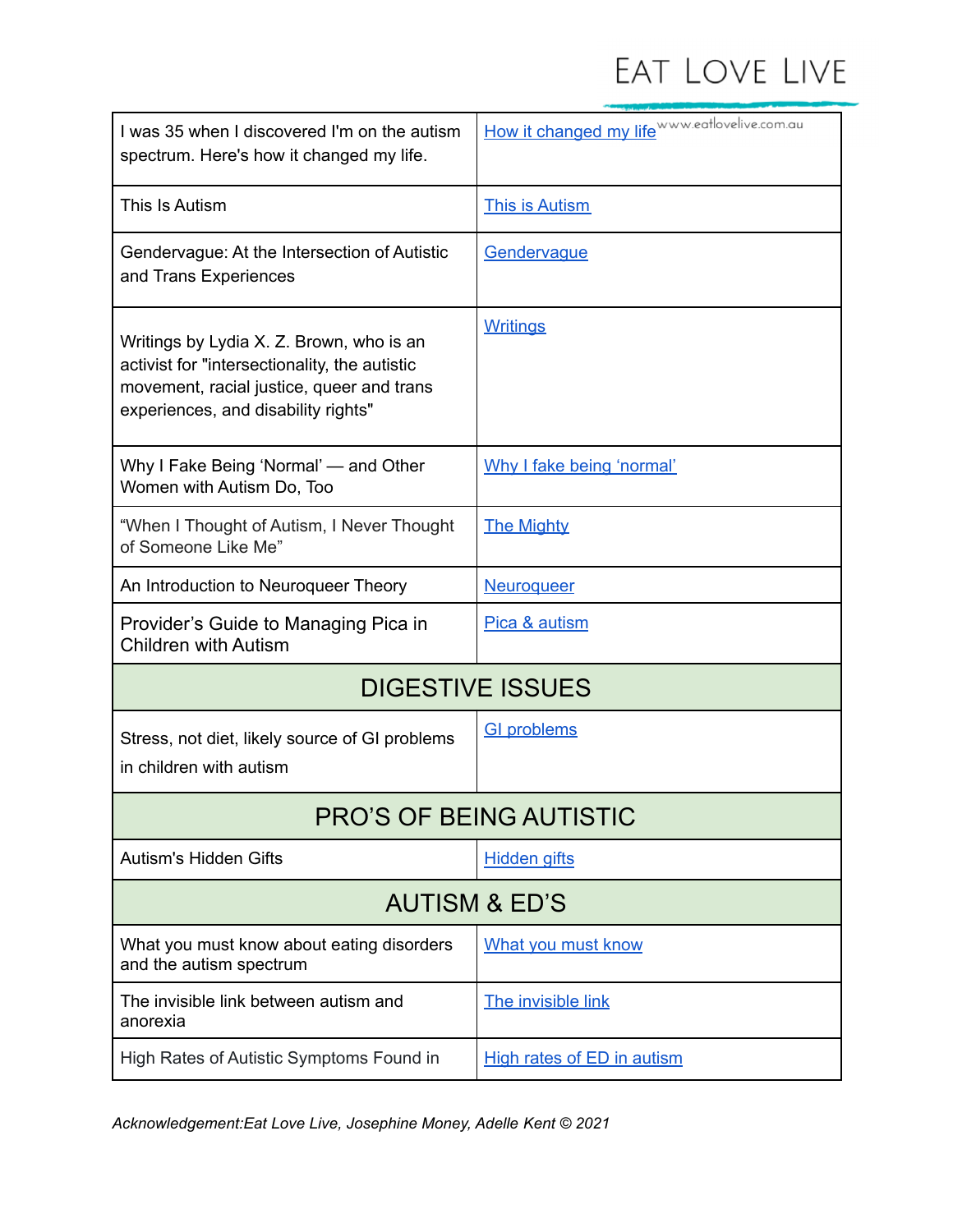| <b>Patients With Eating Disorders</b>                  | www.eatlovelive.com.au         |
|--------------------------------------------------------|--------------------------------|
| What is the Connection Between Autism and<br>Anorexia? | Connection between ED & autism |

### Studies:

<span id="page-4-0"></span>

| Title:                                                                                                                        | Link:                                                                    |
|-------------------------------------------------------------------------------------------------------------------------------|--------------------------------------------------------------------------|
| Autistic traits in individuals self-defining as<br>transgender or nonbinary                                                   | <b>Autistic traits in transgender or non-binary</b>                      |
| "I Don't Feel Like a Gender, I Feel Like<br>Myself": Autistic Individuals Raised as Girls<br><b>Exploring Gender Identity</b> | <b>Autistic Individuals Raised as Girls Exploring</b><br>gender identity |
| Gender Copia: Feminist Rhetorical<br>Perspectives on an Autistic Concept of<br>Sex/Gender                                     | <b>Autistic Concept of Sex/Gender</b>                                    |
| Gender Identity in Autism: Sex Differences in<br>Social Affiliation with Gender Groups                                        | <b>Gender Identity in Autism</b><br>or PDF version                       |
| Gender Dysphoria and Autism Spectrum<br>Disorder: A systematic review of the literature                                       | A systematic review                                                      |
| Autism Spectrum Disorders in Gender<br><b>Dysphoric Children and Adolescents</b>                                              | <b>Gender Dysphoric Children and Adolescents</b>                         |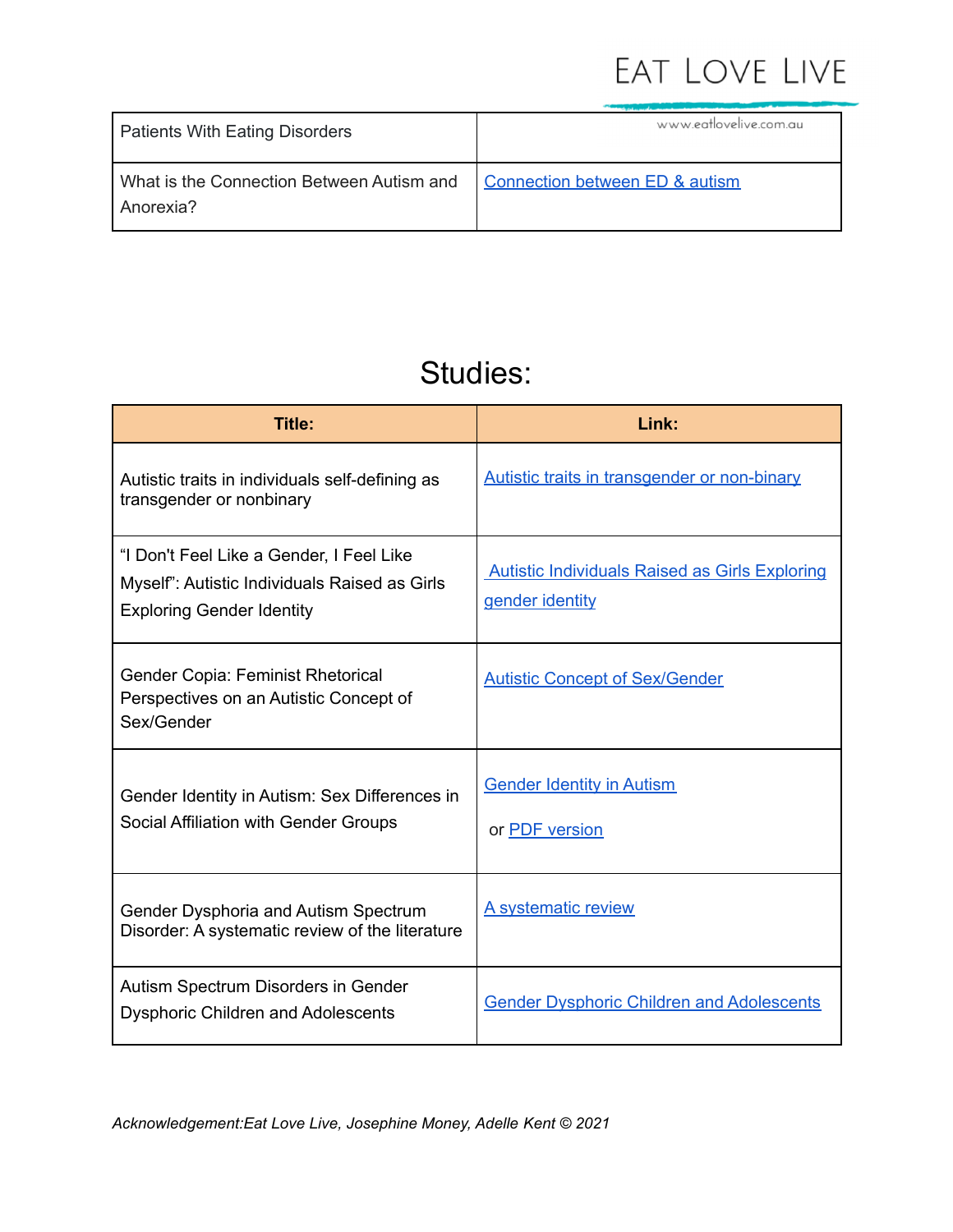| Traits of Autism Spectrum Disorders in Adults<br>with Gender Dysphoria                                                            | www.eatlovelive.com.au<br><b>Adults with Gender Dysphoria</b> |
|-----------------------------------------------------------------------------------------------------------------------------------|---------------------------------------------------------------|
| Increased Gender Variance in Autism<br>Spectrum Disorders and Attention Deficit<br><b>Hyperactivity Disorder</b>                  | <b>Autism &amp; ADHD</b>                                      |
| "They thought it was an obsession":<br>Trajectories and Perspectives of Autistic<br>Transgender and Gender-Diverse<br>Adolescents | <b>Trajectories and Perspectives</b>                          |
| Systematic Review: Overlap Between Eating,<br>Autism Spectrum, and<br>Attention-Deficit/Hyperactivity Disorder                    | Overlap between autism, ADHD & ED                             |

## EAT LOVE LIVE

www.eatlovelive.com.au

### Social Media

| Name:                              | Handle:              | Link:                               |
|------------------------------------|----------------------|-------------------------------------|
| The Autistic Life                  | @theautisticlife     | <b>Instagram</b>                    |
| <b>Neurodivergent Rebel</b>        | @neurodivergentrebel | <b>Instagram</b><br><b>Facebook</b> |
| <b>Tiffany - Fidgets and Fries</b> | @fidgets.and.fries   | Instagram                           |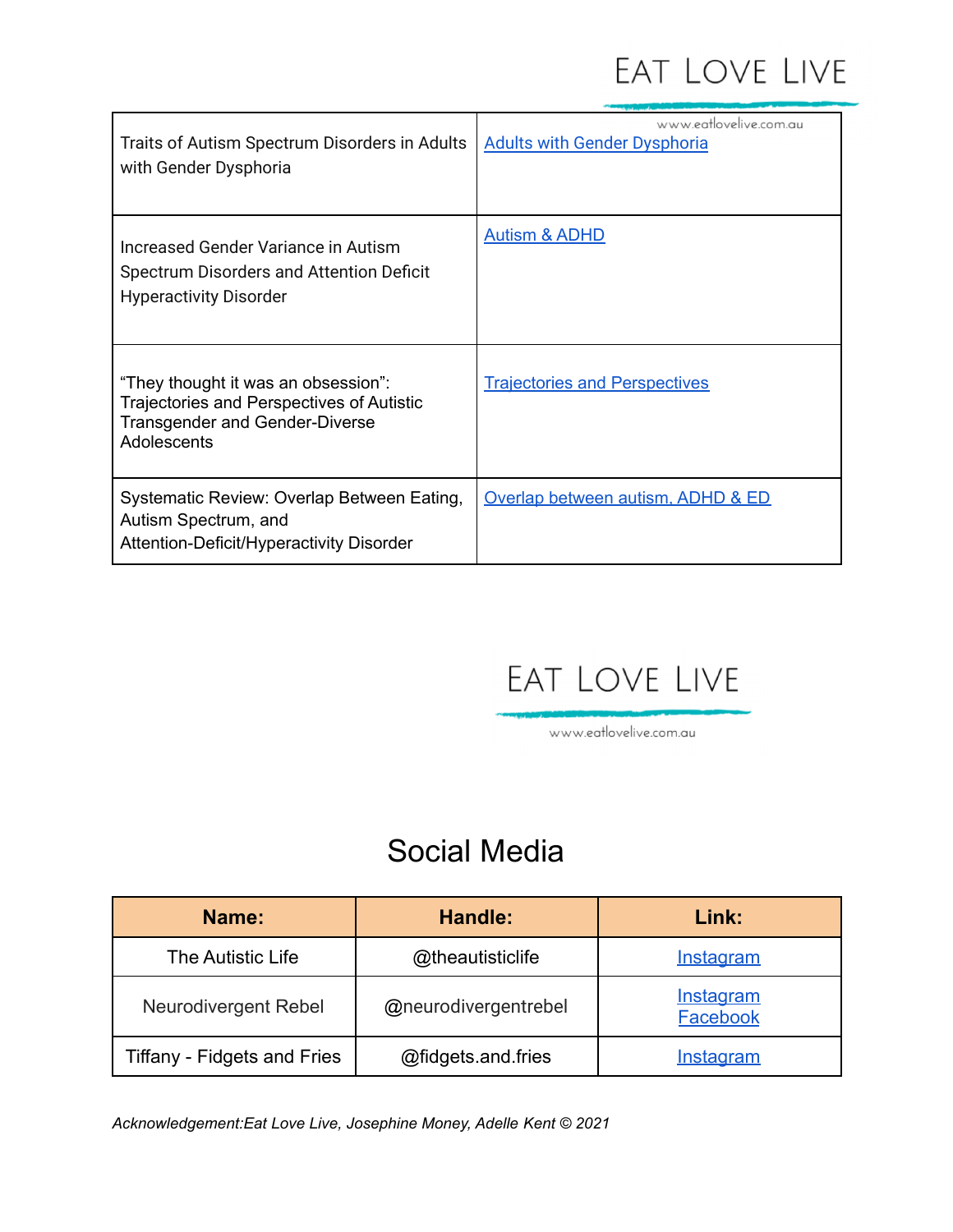|                                                      |                         | www.eatlovelive.com.au                                      |
|------------------------------------------------------|-------------------------|-------------------------------------------------------------|
| Eden, Leo, Laurel & Abby:<br><b>The Austisticats</b> | @the.autisticats        | <b>Instagram</b><br><b>Website</b><br><b>Twitter</b>        |
| <b>Autistic Tyla</b>                                 | @autistictyla           | Youtube<br><b>Twitter</b>                                   |
| aspiememes                                           | @aspiememes             | Instagram<br><b>Reddit</b>                                  |
| Anu - Neurodivergent<br>Activist                     | @neurodivergentactivist | <b>Instagram</b>                                            |
| <b>Autism Speaks</b>                                 | @autismspeaks           | <u>Instagram</u>                                            |
| Angel                                                | @autie_angel            | <u>Instagram</u><br><b>Website</b>                          |
| <b>Autistic Barbie</b>                               | @autisticbarbie         | <b>Twitter</b>                                              |
| But You Don't Look<br><b>Autistic</b>                | @butyoudontlookautistic | <b>Twitter</b>                                              |
| Johanna - Autistic<br>Feminist                       | @autistic.feminist      | <b>Instagram</b>                                            |
| <b>OMG I'm Autistic AF</b>                           | @omgimautisticaf        | Instagram<br><b>Twitter</b><br>Facebook<br><b>Pinterest</b> |
| Peekaboo Peaches                                     | @peekaboo_peaches       | <b>TikTok</b><br><b>Pinterest</b><br>Youtube<br>Instagram   |
| <b>Neurodivergent Artemis</b>                        | @nd_artemis             | <u>TikTok</u>                                               |
| <b>Tim Boykin</b>                                    | @blackautisticking      | <b>TikTok</b>                                               |
| Zee                                                  | @autieoddity            | <b>TikTok</b>                                               |
| Lafilledani                                          | @lafilledani            | <b>TikTok</b>                                               |